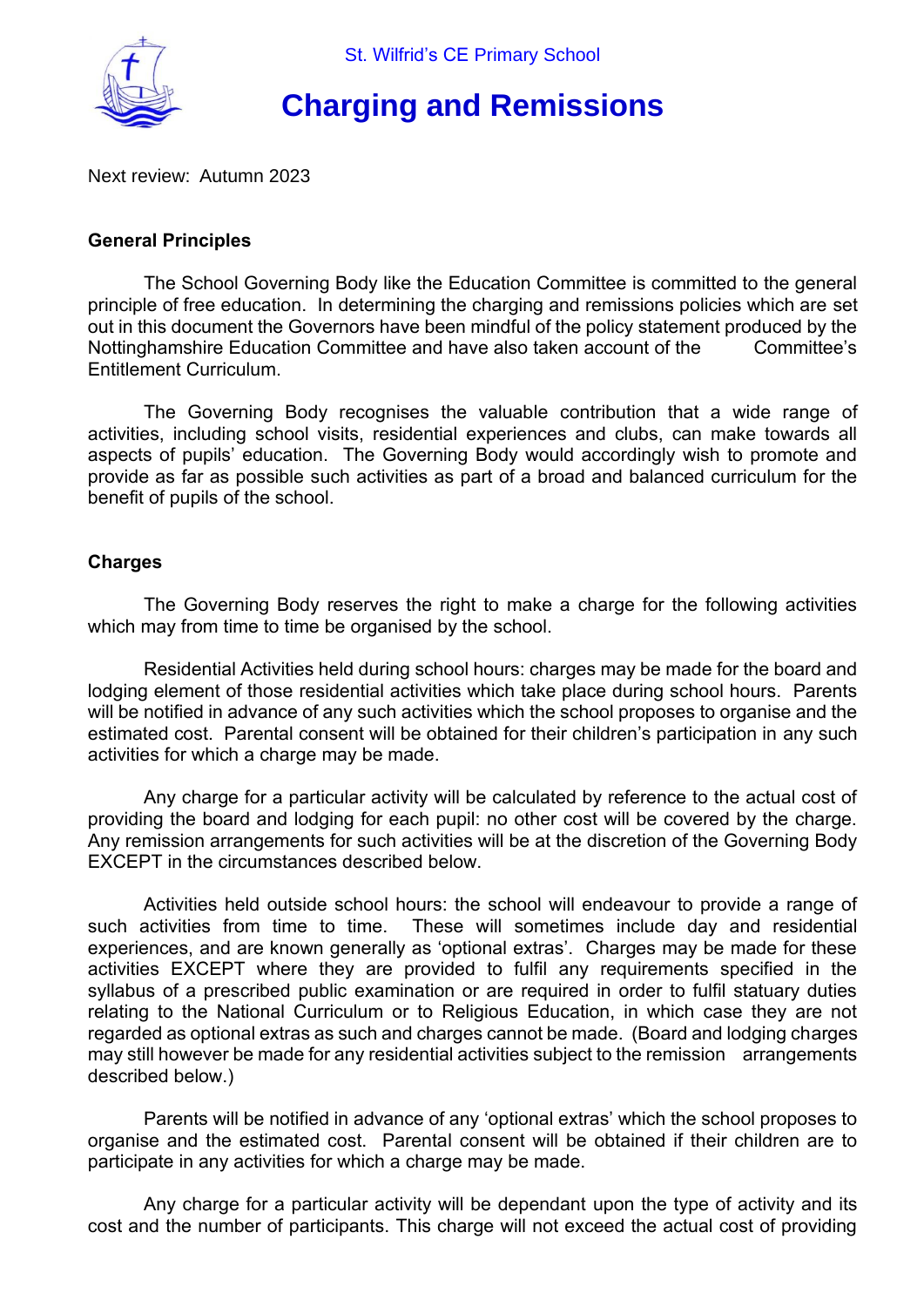#### St. Wilfrid's CE Primary School

the activity, divided equally by the number of pupils willing to participate. The cost of other pupils participating in the visit will not be included in the charge. The charge may however include an appropriate element for such things as:-

- 1. the pupil's travel cost
- 2. the pupil's board and lodging costs
- 3. materials, books, instruments and other equipment
- 4. non-teaching staff costs
- 5. entrance fees to museums, castles, theatres, etc
- 6. insurance costs
- 7. the expenses only of participating teachers engaged on a separate contract for services to provide the 'optional extra'.

Any remission arrangements for such activities will be at the discretion of the Governing Body, EXCEPT in the circumstances described below.

Materials and Ingredients: a charge will only be made for any materials and ingredients relating to activities taking place during school hours where parents have indicated in advance a wish to own the finished product, e.g. in home economics or DT. Alternatively parents may, in these circumstances, be asked to volunteer to provide the ingredients and materials prior to the activity taking place.

## **Remissions**

Where the parents of a pupil are in receipt of Income Support, Family Credit, an Income Based Job Seekers' Allowance, or a Disability Working Allowance, the Governing Body will remit in full the cost of board and lodging for any residential activity the school organises for the pupil if the activity:-

- 1. takes place within school hours, or,
- 2. forms part of the syllabus for a prescribed public examination or fulfils statutory duties relating to the National Curriculum or Religious Education, irrespective of whether the activity takes place within or outside school hours.

Any other remission arrangements for a particular activity or pupil will be entirely at the discretion of the School Governing Body. Any subsidy provided by the Governing Body will be met from the funds at its disposal.

#### **Voluntary Contributions**

Nothing in this policy statement precludes the School Governing Body from inviting parents to make voluntary contributions for the benefit of the school or in support of any school activity, whether during or outside school hours. Any contributions sought will be entirely voluntary and pupils will not be treated differently according to whether or not their parents make a contribution in response to any invitation.

#### **Breakages and Damage to School Property**

The School Governing Body reserves the right to seek reparation from parents where their children cause breakages or damage to school property.